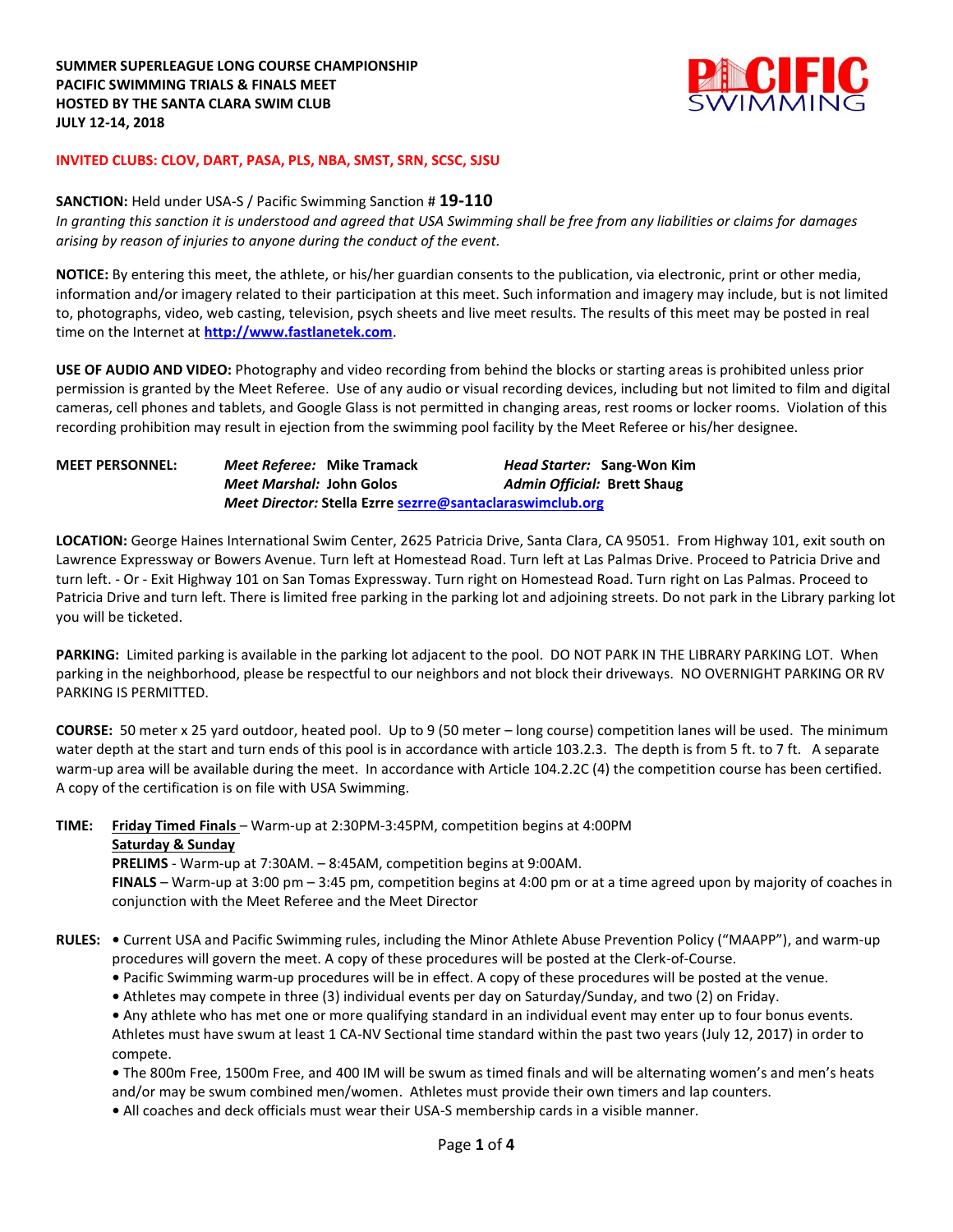**•** The meet will be swum fastest to slowest. *The first 3 heats of each event will be circle seeded with exception of any events identified as timed finals.*

**FINALS:** A, B, and C final, run in that order (27 spots). The top 27 finalists will be seeded in finals unless scratched during the appropriate time. Alternates will not be penalized. Athletes will have 30 minutes after the results of their completed events are announced in which to scratch or declare their intent to scratch. Athletes will be seeded in finals unless they scratch.

**UNACCOMPANIED ATHLETES:** Any USA-S athlete-member competing at the meet must be accompanied by a USA Swimming member-coach for the purposes of athlete supervision during warm-up, competition and warm-down. If a coach-member of the athlete's USA-S Club does not attend the meet to serve in said supervisory capacity, it is the responsibility of the athlete or the athlete's legal guardian to arrange for supervision by a USA Swimming member-coach. The Meet Director or Meet Referee may assist the athlete in making arrangements for such supervision; however, it is recommended that such arrangements be made in advance of the meet by the athlete's USA-S Club Member-Coach.

**RACING STARTS:** Athletes must be certified by a USA-S member-coach as being proficient in performing a racing start, or must start the race in the water. It is the responsibility of the athlete or the athlete's legal guardian to ensure compliance with this requirement.

**RESTRICTIONS: •** Smoking and the use of other tobacco products is prohibited on the pool deck, in the locker rooms, in spectator

seating or standing areas and in all areas used by athletes during the meet and during warm-up periods.

- **•** Sale and use of alcoholic beverages is prohibited in all areas of the meet venue.
- **•** No pets or animals allowed in venue except for guide dog.
- **•** Glass bottles / containers are prohibited in all areas of the meet venue (except for snack bar use).

**•** No electric or propane heaters / containers or similar devices including gasoline powered generators, other than provided for meet operations, are allowed in any areas of the meet venue.

**•** Except for coaches' seating next to the pool no chairs, canopies, tents, or "camping" in the competition pool area. All athlete and spectator chairs, canopies, tents, or other set-ups must be outside the competition pool gates and on the lawn only.

**•** Deck Changes are prohibited.

• Destructive devices, to include but not limited to, explosive devices and equipment, firearms (open or concealed), blades, knives, mace, stun guns and blunt objects are strictly prohibited in the swimming facility and its surrounding areas. If observed, the Meet Referee or his/her designee may ask that these devices be stored safely away from the public or removed from the facility. Noncompliance may result in the reporting to law enforcement authorities and ejection from the facility. Law enforcement officers (LEO) are exempt per applicable laws.

**•** Operation of a drone, or any other flying apparatus, is prohibited over the venue (pools, athlete/coach areas, spectator areas and open ceiling locker rooms) any time athletes, coaches, officials and/or spectators are present.

**ELIGIBILITY: •** Meet is open to all qualified athletes registered or unattached and training with one of the invited clubs.

 Athletes must be current members of USA-S and must enter their name and registration number on the meet entry card, or online, as shown on their Registration Card. If this is not done, it may be difficult to match the athlete with the registration and times database. The meet host will check all athlete registration against the SWIMS database and if not found to be registered, the Meet Director shall accept the registration at the meet (a \$10 surcharge will be added to the regular registration fee). Duplicate registrations will be refunded by mail.

 Disabled athletes from invited clubs are welcome to attend this meet and should contact the Meet Director regarding special accommodations on entry times and seeding per Pacific Swimming policy.

- Entries with **"NO TIME" will NOT be ACCEPTED**
- The athlete's age will be the age of the athlete on the first day of the meet
- **•** Athletes must have swum at least 1 CA-NV Sectional time standard within the past two years (July 12, 2017) in order to compete.

**BONUS EVENTS:** Any athlete who has met one or more qualifying standard in an individual event may enter up to four bonus events (i.e. an athlete with three hard cuts may swim four additional bonus events for a total of seven events). In order to swim a bonus event 400m or longer, an athlete must meet the CA-NV Sectional Bonus time standard. An athlete with a CA-NV Sectional cut in the mile may swim the 800 and vice versa.

**ENTRIES:** Online entry shall be available via USA Swimming's OME system (**<http://usaswimming.org/ome>**). Entries shall be accepted until **Wednesday, July 3, 2019 at 11:59PM PST.**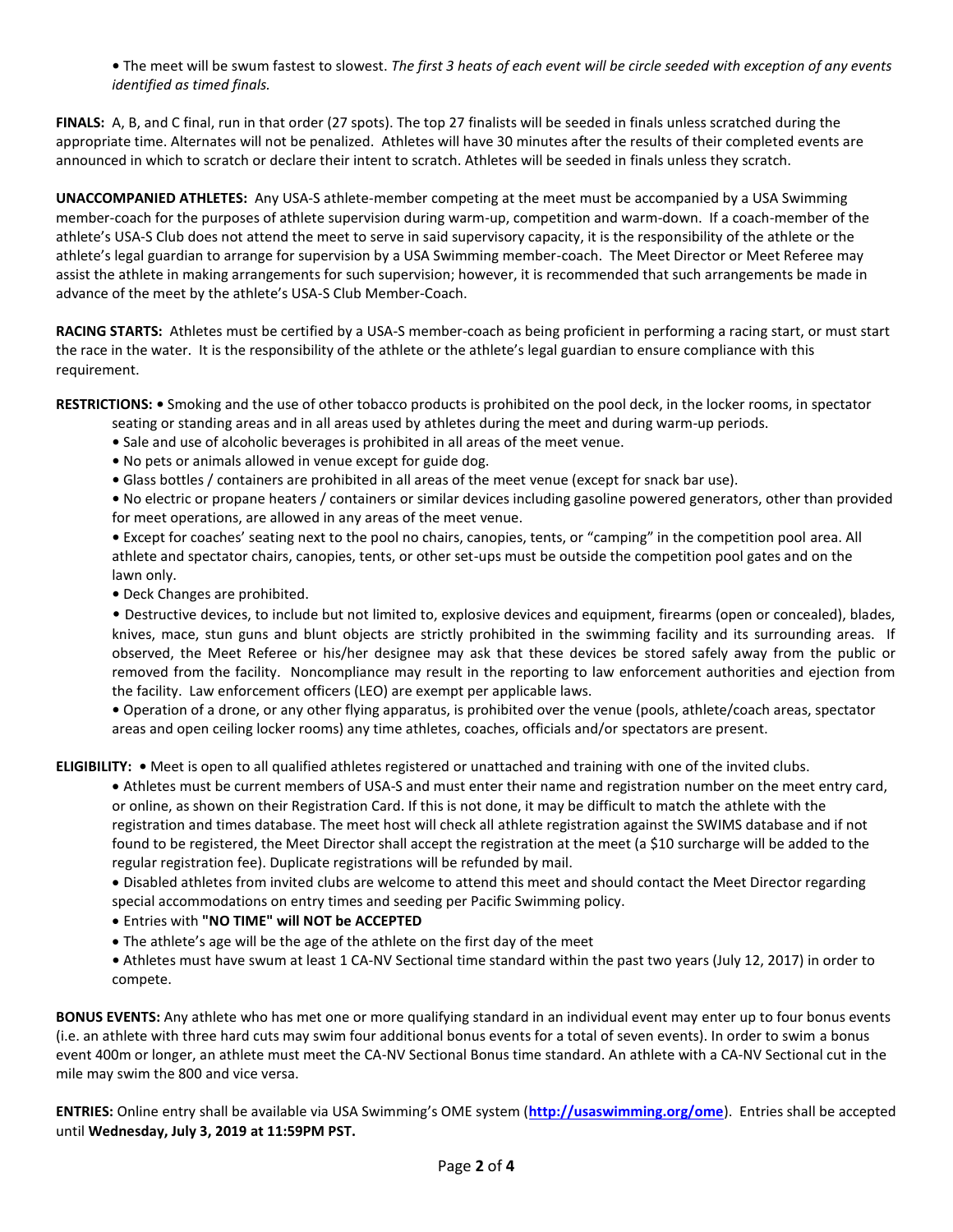**ENTRY FEES:** \$60.00 per athlete + a \$5.00 OME surcharge fee per athlete.

**CHECK-IN:** The prelim sessions will be pre-seeded. There will be no check in.

**SCRATCHES:** There is NO penalty for an athlete entered in this meet that misses one of his/her events in Prelims or Finals.

**AWARDS:** None.

**ADMISSION / PROGRAMS:** Free admission. No programs will be available. Heat sheets will be available electronically and should be printed prior to arrival at the meet.

**TIMERS:** Each club is required to provide timers. Meet director will email timer/lane assignments to each club prior to the meet.

**HOSPITALITY:** Light snacks, beverages and lunch will be served to deck officials and coaches. Light snacks and beverages will be served marshals and timers (during their shifts only).

**SNACK BAR:** The Coffee Guy will be running snack shack.